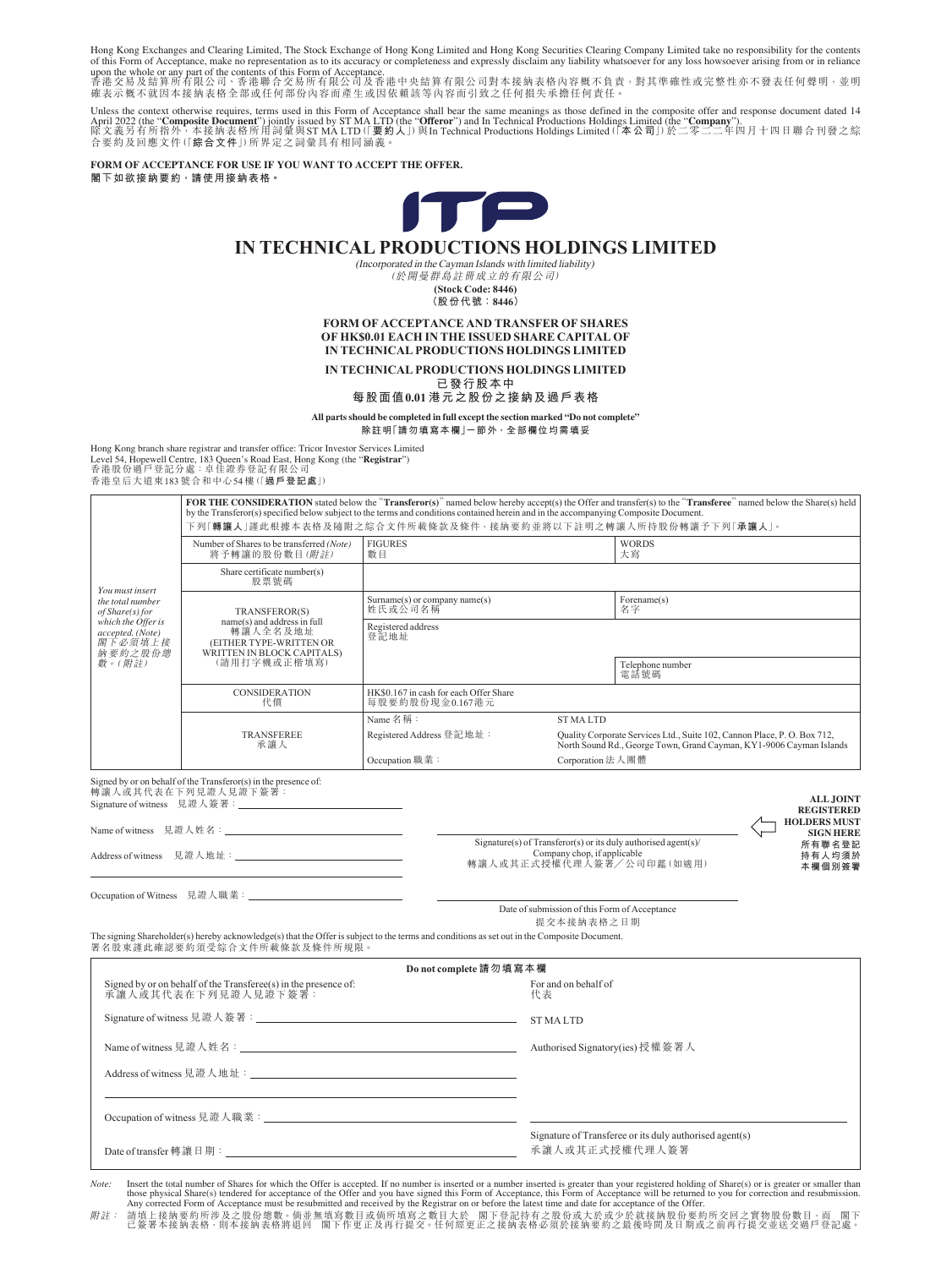#### **THIS FORM OF ACCEPTANCE IS IMPORTANT AND REQUIRES YOUR IMMEDIATE ATTENTION.**

**If you are in doubt as to any respect of this Form of Acceptance or as to the action to be taken, you should consult a licensed securities dealer or registered institution in securities, bank manager, solicitor, professional accountant or other professional adviser.**

#### **If you have sold or transferred all your Share(s), you should at once hand this Form of Acceptance and the Composite Document to the purchaser(s) or the transferee(s) or to the bank, the licensed securities dealer or registered institution in securities or other agent through whom the sale or transfer was effected for transmission to the purchaser(s) or the transferee(s).**

The making of the Offer to the Overseas Shareholders may be prohibited or affected by the laws of the relevant jurisdictions. If you are a citizen or resident or national of a jurisdiction outside Hong Kong, you should inform yourself about or obtain appropriate legal advice regarding the implications of the Offer in the relevant jurisdictions and observe any applicable regulatory or legal requirements. It is your responsibility if you wish to accept the Offer to satisfy yourself as to the full observance of the laws and regulations of the relevant jurisdiction in connection therewith, including the obtaining of any governmental, exchange control or other consent which may be required or the compliance with other necessary formalities and the payment of any transfer or cancellation or other taxes due from you in respect of such jurisdiction in connection with your acceptance. Acceptance of the Offer by you will be deemed to constitute a representation and warranty from you to the Offeror that the local laws and requirements have been complied with and such acceptance shall be valid and binding in accordance with all applicable laws. You should consult your professional advisers if in doubt.

### **HOW TO COMPLETE THIS FORM OF ACCEPTANCE**

The Offer is unconditional in all aspects. This Form of Acceptance should be read in conjunction with the Composite Document. The provisions of Appendix I to the Composite Document are incorporated into and form part of this Form of Acceptance.

To accept the Offer made by Rainbow Capital (HK) Limited ("**Rainbow Capital**") on behalf of the Offeror, you should complete and sign this Form of Acceptance overleaf and forward this Form of Acceptance, together with the relevant share certificate(s) and/or transfer receipt(s) and/or any other document(s) of title in respect of the Shares (and/or any satisfactory indemnity or indemnities required in respect thereof) ("**Title Documents**") for the number of Shares in respect of which you intend to accept the Offer, by post or by hand, marked "**In Technical Productions Holdings Limited – Offer**" on the envelope, to the Registrar, Tricor Investor Services Limited, Level 54, Hopewell Centre,183 Queen's Road East, Hong Kong as soon as practicable, but in any event so as to reach the Registrar no later than 4:00 p.m. on Thursday, 5 May 2022 (or such later time and/or date as the Offeror may determine and the Offeror and the Company may jointly announce with the permission of the Executive in accordance with the Takeovers Code).

**Warning: If you are holding the Shares on behalf of another person as nominee or otherwise, you should refer to the section headed "Nominee Registration" in Appendix I to the Composite Document in particular as to the matters which you should consider.**

### **FORM OF ACCEPTANCE IN RESPECT OF THE OFFER**

#### **To: The Offeror and Rainbow Capital**

- 1. My/Our execution of this Form of Acceptance (whether or not this Form of Acceptance is dated) shall be binding on my/our successors and assignees, and shall constitute:
	- (a) my/our irrevocable acceptance of the Offer made by Rainbow Capital on behalf of the Offeror, as contained in the Composite Document, for the consideration and on and subject to the terms and conditions therein and herein mentioned, in respect of the number of Shares specified in this Form of Acceptance;
	- (b) my/our irrevocable instruction and authority to the Offeror, Rainbow Capital or their respective agent(s) to send a cheque crossed "Not negotiable account payee only" drawn in my/our favour for the cash consideration to which I/we shall have become entitled under the terms of the Offer after deducting all sellers' ad valorem stamp duty payable by me/us in connection with my/our acceptance of the Offer, by ordinary post at my/our risk to the person and the address stated below or, if no name and address is stated below, to me or the first-named of us (in the case of joint registered Shareholders) at the registered address shown in the register of members of the Company within seven (7) business days (as defined in the Takeovers Code) following the date of receipt of all the relevant documents by the Registrar to render such acceptance complete and valid in accordance with the Takeovers Code:

*(Note: Insert name and address of the person to whom the cheque is to be sent if different from the registered Shareholder or the first-named of joint registered Shareholders.)* Name: (in block capitals)

- Address: (in block capitals)
- (c) my/our irrevocable instruction and authority to the Offeror, Rainbow Capital or the Registrar or such person or persons as any of them may direct for the purpose, on my/ our behalf, to make and execute the contract note as required by the Stamp Duty Ordinance (Chapter 117 of the Laws of Hong Kong) to be made and executed by me/us as the seller(s) of the Share(s) to be sold by me/us under the Offer and to cause the same to be stamped and to cause an endorsement to be made on this Form of Acceptance in accordance with the provisions of that Ordinance;
- (d) my/our irrevocable instruction and authority to the Offeror, Rainbow Capital or such person or persons as they may direct to complete, amend and execute any document on my/our behalf and to do any other act that may be necessary or expedient for the purpose of vesting in the Offeror or such person or persons as it may direct my/our Share(s) tendered for acceptance of the Offer including, but not limited to the insertion of a date in this Form of Acceptance where the Form of Acceptance is undated;
- (e) my/our undertaking to execute such further documents and to do such acts and things by way of further assurance as may be necessary or desirable to transfer my/our Share(s) tendered for acceptance under the Offer to the Offeror or such person or persons as it may direct free from all encumbrances and together with all rights and benefits attached thereto, including all rights to any dividends or other distributions, declared, made or paid on or after the date on which the Offer is made, being the date of the Composite Document;
- (f) my/our agreement to ratify each and every act or thing which may be done or effected by the Offeror, Rainbow Capital or their respective agents or such person or persons as it/they may direct on the exercise of any of the authorities contained herein; and
- (g) my/our irrevocable instruction and authority to the Offeror, Rainbow Capital or their respective agent(s) to collect from the Registrar on my/our behalf the share certificate(s) in respect of the Shares due to be issued to me/us in accordance with, and against surrender of, the enclosed transfer receipt(s), which has/have been duly signed by me/us, and to deliver the same to the Registrar and to authorise and instruct the Registrar to hold such share certificate(s) subject to the terms and conditions of the Offer as if it/they were share certificate(s) delivered to the Registrar together with this Form of Acceptance.
- 2. I/We understand that acceptance of the Offer by me/us will be deemed to constitute a representation and warranty by me/us to the Offeror and Rainbow Capital that the Share(s) specified in this Form of Acceptance acquired under the Offer will be sold free from all encumbrances and together with all rights and benefits at any time accruing and attached thereto, including all rights to any dividends or other distributions declared, made or paid on or after the date on which the Offer is made, being the date of the Composite Document.
- In the event that my/our acceptance is not valid, or is treated as invalid, in accordance with the terms of the Offer, all instructions, authorisations and undertakings contained in paragraph 1 above shall cease and in which event, I/we authorise and request you to return to me/us my/our Title Documents, together with this Form of Acceptance duly cancelled, by ordinary post at my/ our risk to the person and address stated in paragraph 1(b) above or, if no name and address is stated, to me or the first-named of us (in the case of joint registered Shareholders) at the registered address shown in the register of members of the Company.
	- *Note:* Where I/we have sent one or more transfer receipt(s) and in the meantime the relevant share certificate(s) has/have been collected by the Offeror, Rainbow Capital or their respective agent(s) from the Registrar on my/our behalf, I/we will be sent such share certificate(s) in lieu of the transfer receipt(s).
- 4. I/We enclose Title Documents for the whole or part of my/our holding of Share(s) which are to be held by you on the terms and conditions of the Offer. I/We understand that no acknowledgement of receipt of any Form of Acceptance or Title Documents will be given. I/We further understand that all documents will be sent by ordinary post at my/our own risk.
- 5. I/We represent and warrant that I am/we are the registered Shareholder(s) of the number of Shares specified in this Form of Acceptance and I/we have the full right, power and authority to sell and pass the title and ownership of my/our Shares to the Offeror by way of acceptance of the Offer.
- I/We represent and warrant to the Company, the Offeror and Rainbow Capital that I/we have satisfied the laws of the jurisdiction where my/our address is stated in the register of members of the Company in connection with my/our acceptance of the Offer, including the obtaining of any governmental, exchange control or other consent which may be required and the compliance with necessary formalities or legal or regulatory requirements that I/we have not taken or omitted to take any action which will or may result in the Company, the Offeror or Rainbow Capital or any other person acting in breach of the legal or regulatory requirements of any jurisdiction in connection with my acceptance of the Offer, and am/are permitted under all applicable laws to receive and accept the Offer, and any revision thereof, and that such acceptance is valid and binding in accordance with all applicable laws.
- 7. I/We represent and warrant to the Company, the Offeror and Rainbow Capital that I/we shall be fully responsible for payment of any transfer or other taxes or duties payable by me/us in connection with my/our acceptance of the Offer in respect of the relevant jurisdiction where my/our address is stated in the register of members of the Company.
- 8. I/We acknowledge that, save as expressly provided in the Composite Document and this Form of Acceptance, all acceptance, instructions, authorities and undertakings hereby given shall be irrevocable and conditional.
- I/We acknowledge that my/our Shares sold to the Offeror by way of acceptance of the Offer will be registered under the name of the Offeror or its nominee
- 10. I/We irrevocably undertake, represent, warrant and agree to and with the Offeror, Rainbow Capital and the Company (so as to bind my/our successors and assignees) that in respect of the Shares which are accepted or deemed to have been accepted under the Offer, which acceptance has not been validly withdrawn, and which have not been registered in the name of the Offeror or as it may direct, to give an authority to the Company and/or its agents from me/us to send any notice, circular, warrant or other document or communication which may be required to be sent to me/us as a member of the Company (including any share certificate(s) and/or other document(s) of title issued as a result of conversion of such Shares into certificated form) to the attention of the Offeror at the Registrar at Level 54, Hopewell Centre, 183 Queen's Road East, Hong Kong.

For the avoidance of doubt neither Hong Kong Securities Clearing Company Limited nor its Nominees Limited will give, or be subject to, any of the above representations or warranties.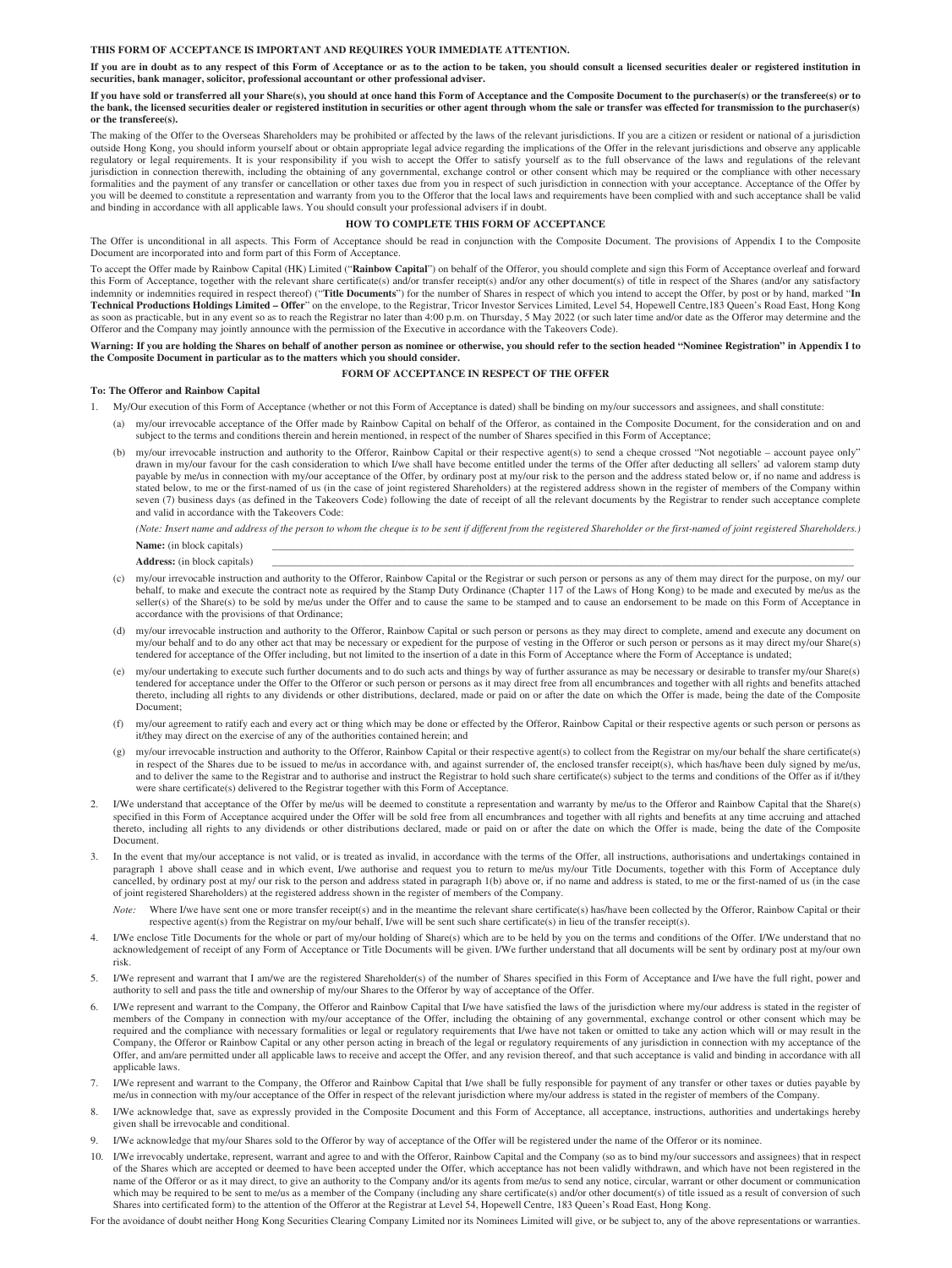**本接納表格乃重要文件,請即處理。**

**如 閣下對本接納表格任何方面或應採取之行動有任何疑問,應諮詢持牌證券交易商或註冊證券機構、銀行經理、律師、專業會計師或其他專業 顧問。**

### **閣下如已將名下全部股份出售或轉讓,應立即將本接納表格及綜合文件送交買主或承讓人或經手買賣或轉讓之銀行、持牌證券交易商或註冊證券 機構或其他代理人,以便轉交買主或承讓人。**

向海外股東提出要約,可能會受到相關司法權區的法律禁止或影響。倘 閣下為香港境外司法權區之公民、居民或國民,應就要約於有關司法權 區之影響自行了解或尋求適當之法律意見,並遵守任何適用監管或法律規定。 閣下如欲接納要約,須自行負責就此全面遵守有關司法權區之法 律及法規,包括取得任何所需之政府、外匯管制或其他同意,或遵守其他必要手續,以及支付 閣下於有關司法權區就 閣下之接納應付之任何 轉讓費或註銷費或其他稅款。閣下對要約之任何接納將視為構成 閣下向要約人聲明及保證已遵守地方法律及規定,而該接納根據所有適用法律 為有效及具約束力。閣下如有任何疑問,應諮詢 閣下之專業顧問。

#### **本接納表格之填寫方法**

要約於所有方面為無條件,本接納表格應與綜合文件一併閱讀。綜合文件附錄一之條文已經收錄在本接納表格內,並構成其中一部份。

閣下如欲接納由浤博資本有限公司(「**浤博資本**」)代表要約人提出之要約,應填妥及簽署背頁之接納表格,連同 閣下欲接納要約之股份數目 所涉及股份之相關股票及╱或過戶收據及╱或任何其他所有權文件(及╱或就此所需並令人信納之任何彌償保證)(「**所有權文件**」)(信封須註明 「**In Technical Productions Holdings Limited - 要約**」),於實際可行情況下盡快以郵寄或專人送交之方式送抵過戶登記處卓佳證券登記有限公司(地址 為香港皇后大道東183號合和中心54樓),惟無論如何必須於二零二二年五月五日(星期四)下午四時正(或要約人根據收購守則在執行人員允許下<br>可能釐定並由要約人與本公司可能共同公佈之較後時間及/或日期)前送達方為有效。

### **注意事項:如 閣下以代名人或其他身份代表另一位人士持有股份,敬請閱覽綜合文件附錄一「代名人登記」一節,尤其關於 閣下應加以考慮的 該等事項。**

### **要約之接納表格**

# **致:要約人及浤博資本**

- 1. 本人╱吾等一經簽立本接納表格(不論本接納表格是否已註明日期),即表示本人╱吾等之承繼人及受讓人將受此約束,並表示:
	- (a) 本人╱吾等按綜合文件及本接納表格所述代價,願意不可撤回地按照並遵守當中所述條款及條件,就本接納表格所註明之股份數目接納 綜合文件所載由浤博資本代表要約人提出之要約;
	- (b) 本人╱吾等不可撤回地指示及授權要約人、浤博資本或彼等各自之代理,各自就本人╱吾等根據要約之條款應得之現金代價(扣除本人╱ 吾等就接納要約應付之所有賣方從價印花税),以「不得轉讓 - 只准入抬頭人賬戶」方式向本人╱吾等開出劃線支票,於過戶登記處收到 所有有關文件使接納根據收購守則為完整及有效當日之後七(7)個營業日(定義見收購守則)內按以下地址以平郵方式寄予以下人士及地 址;或如無於下欄填上姓名及地址,則按本公司股東名冊所示登記地址以平郵方式寄予本人或吾等當中名列首位者(如屬聯名登記股 東),郵誤風險概由本人╱吾等承擔:

(附註:倘收取支票之人士並非登記股東或名列首位之聯名登記股東,則請在本欄填上該名人士之姓名及地址。)

- **地址:(請用正楷埴寫)**
- (c) 本人╱吾等不可撤回地指示及授權要約人、浤博資本、過戶登記處或彼等任何一方可能就此指定之有關人士,各自代表本人╱吾等製備 及簽立香港法例第117章印花稅條例規定本人╱吾等作為根據要約出售股份之賣方須製備及簽立之成交單據,並按該條例之規定安排該 單據加蓄釐印及安排在本接納表格背書證明。
- (d) 本人╱吾等不可撤回地指示及授權要約人、浤博資本或彼等任何一方可能指定之有關人士,各自代表本人╱吾等填妥、修改及簽立任何 文件,以及採取任何其他必須或合宜之行動,將本人╱吾等就接納要約所交回之股份轉歸要約人或其可能指定之有關人士所有,包括但 不限於在本接納表格未註明日期時在接納表格上註明日期;
- (e) 本人╱吾等承諾於必須或合宜時簽立有關其他文件及作出有關行動及事項,以將本人╱吾等就接納要約所交回之股份轉讓予要約人或其 可能指定之有關人士,該等股份並不附帶任何產權負擔,及連同隨附的一切權利及利益,包括享有於作出要約當日(即綜合文件之日期) 或之後所宣派、作出或派付的任何股息或其他分派的所有權利;
- (f) 本人╱吾等同意追認由要約人、浤博資本或彼等各自之代理或彼等任何一方可能指定之有關人士於行使本表格所載任何權利時可能作出 或進行之各種行動或事宜;及
- (g) 本人╱吾等不可撤回地指示及授權要約人、浤博資本或彼等各自之代理,代表本人╱吾等交回隨附經本人╱吾等正式簽署之過戶收據,並 憑此向過戶登記處領取本人╱吾等就股份應獲發之股票,並將有關股票送交過戶登記處,且授權及指示過戶登記處根據要約之條款及條 件持有有關股票,猶如有關股票乃連同本接納表格一併送交過戶登記處。
- 本人╱吾等明白本人╱吾等接納要約,將被視為構成本人╱吾等向要約人及浤博資本聲明及保證本接納表格所列明根據要約購入之股份將在 概不附帶任何產權負擔,並連同任何時間應計及隨附的一切權利及利益的情況下出售,包括享有於作出要約當日(即綜合文件之日期)或之後 所宣派、作出或派付的任何股息或其他分派的所有權利。
- 尚本人╱吾等之接納根據要約之條款而言乃屬無效或被視為無效,則上文第1段所載之所有指示、授權及承諾將告終止。在該況下,本人╱吾 等授權並要求 閣下將本人╱吾等之所有權文件連同已正式註銷之本接納表格以平郵方式一併寄予上文1(b)段所列之人士及地址;或如未有 列明姓名及地址,則按本公司股東名冊所示登記地址寄予本人或吾等當中名列首位者(如為聯名登記股東),郵誤風險概由本人╱吾等承擔。
	- 附註: 倘本人╱吾等交出一份或以上過戶收據,而要約人、浤博資本或彼等各自之代理已代表本人╱吾等從過戶登記處領取有關股票,則發 還予本人╱吾等者將為有關股票而非過戶收據。
- 4. 本人╱吾等茲附上本人╱吾等所持全部或部分股份之相關所有權文件,由 閣下按要約之條款及條件予以保存。本人╱吾等明白任何交回之 接納表格或所有權文件概不獲發收據。本人╱吾等亦了解所有文件將以平郵方式寄發,郵誤風險概由本人╱吾等自行承擔。
- 5. 本人╱吾等聲明及保證,本人╱吾等為本接納表格所註明股份數目之登記股東,且本人╱吾等有十足權利、權力及授權以接納要約之方式,向 要約人出售及移交本人╱吾等之股份之所有權及擁有權。
- 6. 本人╱吾等向本公司、要約人及浤博資本聲明及保證,本人╱吾等已遵守在本公司股東名冊上列示本人╱吾等地址所在司法權區關於本人╱ 吾等接納要約方面之法例,包括取得任何所需之政府、外匯管制或其他同意,及辦理一切必須之手續或遵守法律或監管規定,而本人╱吾等 並無採取或遺漏採取將會導致(或可能導致)本公司、要約人或浤博資本或任何其他人士就本人接納要約違反任何司法權區之法例或監管規定 之任何行動,且本人╱吾等現根據所有適用法例乃有權接收及接納要約及其任何修訂本,而根據所有適用法例,有關的接納均為有效及具有 約束力。
- 7. 本人╱吾等向本公司、要約人及浤博資本聲明及保證,本人╱吾等將會全權負責支付本人於在本公司股東名冊上所示本人╱吾等地址所在相 關司法權區就本人╱吾等接納要約應付之任何轉讓費用或其他稅項或徵稅。
- 8. 本人╱吾等知悉,除在綜合文件及本接納表格清楚列明者外,所有就此作出之接納、指示、授權及承諾均為不可撤回及有條件。
- 9. 本人/吾等確認以接納要約之方式售予要約人之本人/吾等之股份將以要約人或其代名人名義登記。
- 10. 本人 ╱吾等就要約項下已接納或被視為已接納股份(而其接納並未被有效撤回及並無以要約人之名義或按其指示登記),向要約人、浤博資本 及本公司不可撤回地承諾、聲明、保證及同意(以約束本人/吾等之承繼人及受讓人),本人/吾等授權本公司及/或其代理將可能須向本人 ╱吾等作為本公司股東寄發之任何通告、通函、保證書或其他文件或通訊(包括任何股票及 ╱或因將該等股份轉為證書形式而發出之其他所 有權文件),註明收件人為要約人並送交過戶登記處(地址為香港皇后大道東183號合和中心54樓)。

為免疑慮,香港中央結算有限公司及香港中央結算(代理人)有限公司均不會作出上述任何聲明或保證,亦不受其限制。

**姓名:**(請用正楷填寫)